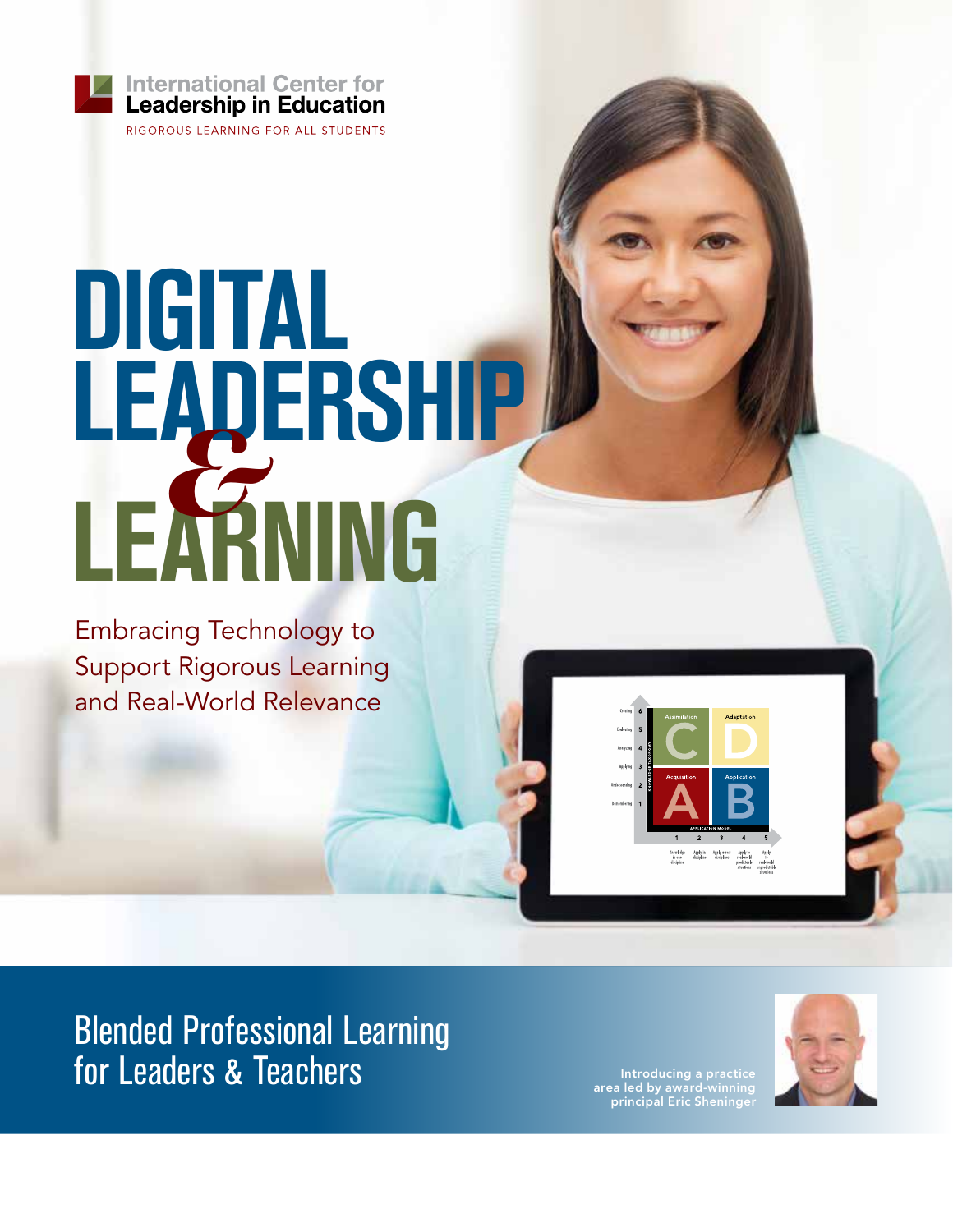### **Reaching Technology's Potential**

"We have not yet become good enough at the kind of pedagogies that make the most of technology; adding 21st century technologies to 20th century teaching practices will just dilute the effectiveness of teaching."

> OECD, *Students, Computers and Learning: Making the Connection*, 2015

US schools spend billions per year on digital technology. With such a significant investment, why doesn't the data show greater improvements in student learning outcomes?

#### The research has made it clear.

In order to reach technology's potential to enhance learning, leaders and teachers require the **professional** learning to transform school culture and instruction.

Successful digital initiatives do not simply rely on new devices to create change; in 2002, the Maine DOE implemented the first statewide 1:1 learning-with-technology plan—still the country's largest 1:1 program. And since 2002 professional learning has been the backbone of its program.

Technology alone will not move the needle for learning.

#### That's where we come in.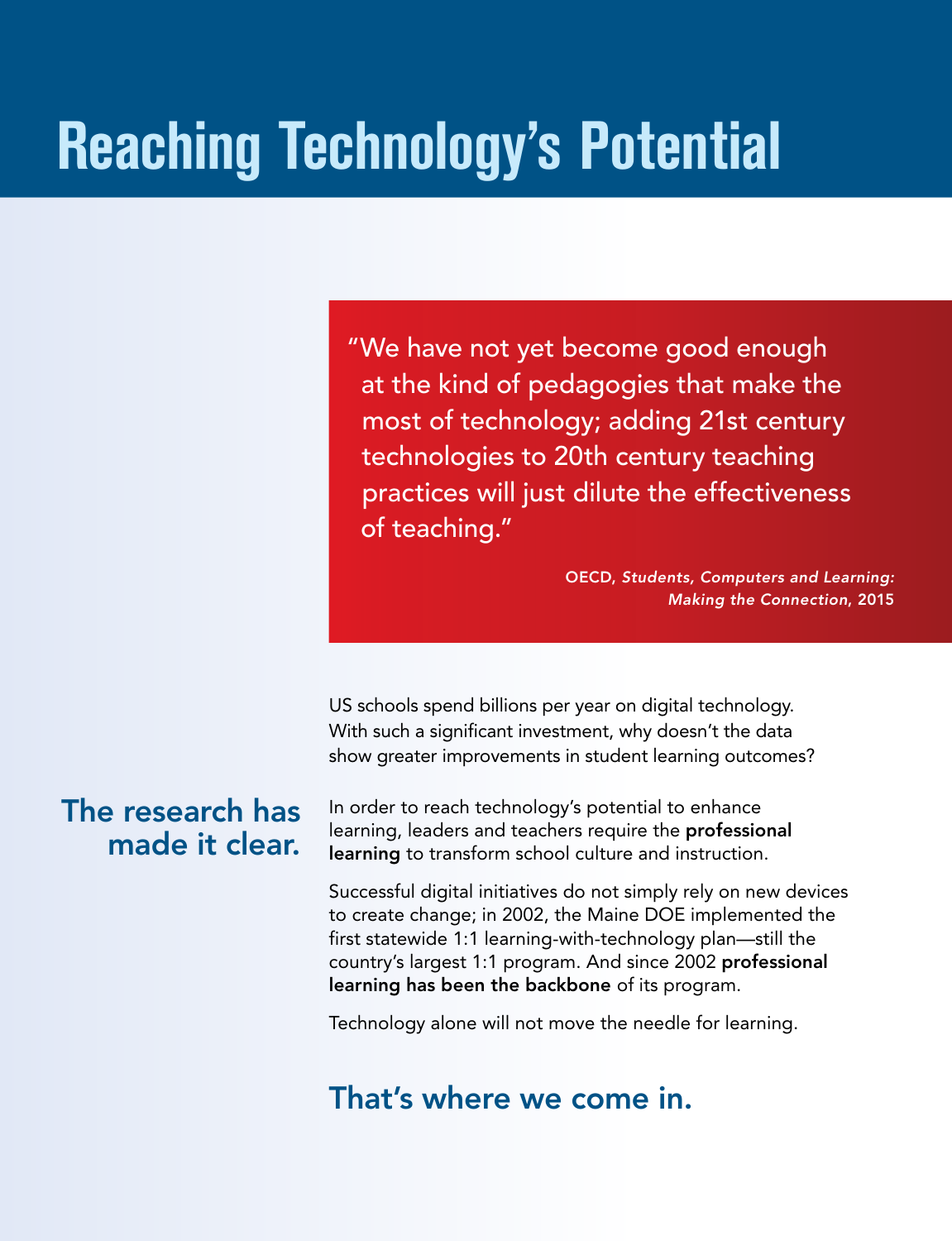### **Our Future-Focused Vision**

"It's not the latest devices or the trendy furniture that make the biggest impact—it's **fostering a culture** where both students and adults have a love for learning and love coming to school every day. The technology and classroom design only enhance the learning."

Todd Finn, Principal, Hampton High School, Henry County, GA

We know that in order for digital technology initiatives to be successful, they must support and enhance rigorous learning opportunities.

Today rigorous, **Quadrant D** learning has become essential for students to thrive in tomorrow's careers, and now more than ever, technology literacy plays a critical role in preparing future-ready students.



We want to provide students with *Quadrant D* learning opportunities—ones **that center on higher**order thinking to solve complex problems.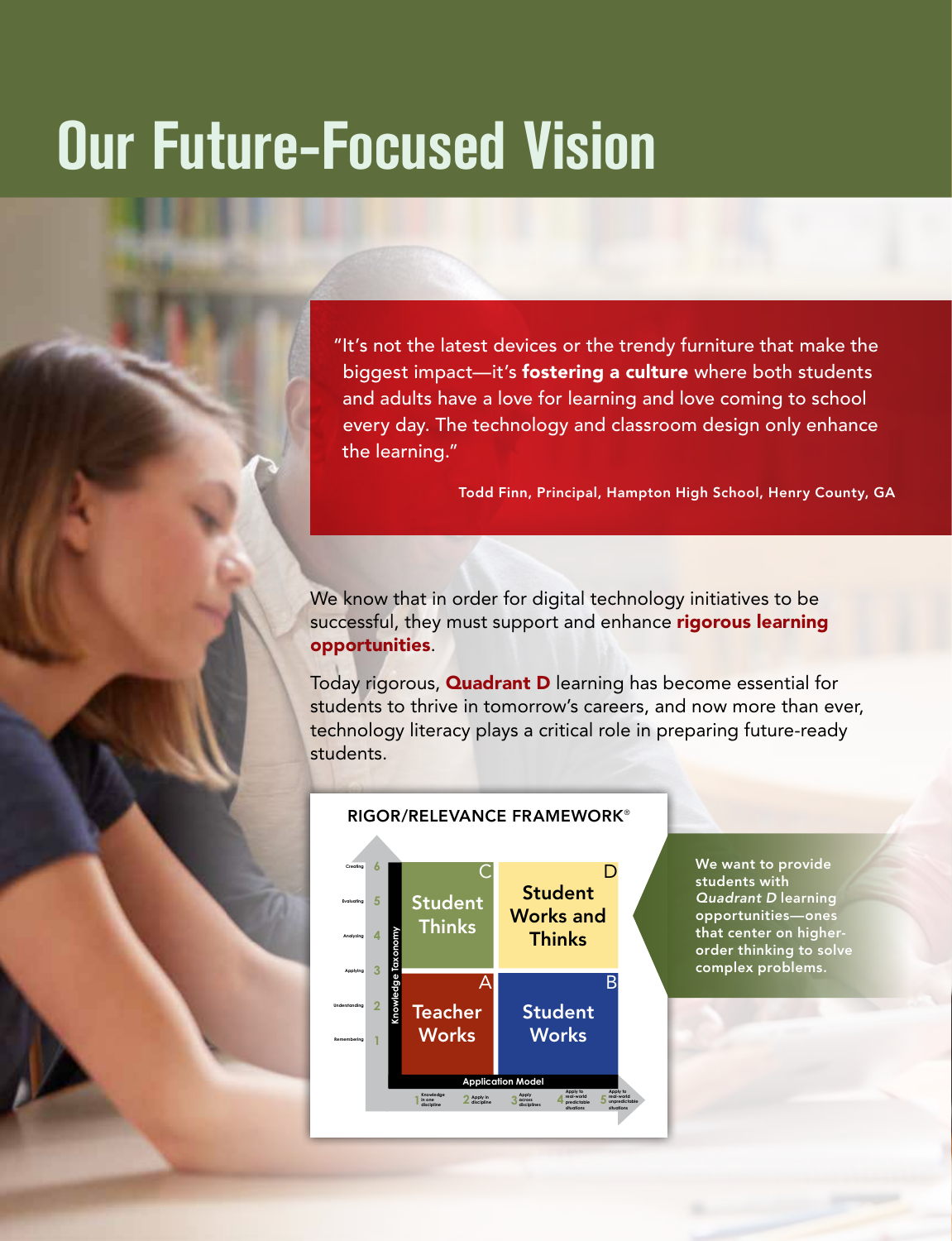### **A Proven Paradigm**

#### Pillars of Digital Leadership & Learning

ICLE Senior Fellow Eric Sheninger developed the Pillars of Digital Leadership & Learning as a framework from which any leader or teacher can begin to harness the power of technology to change professional practice and initiate sustainable change.

The Pillars form the foundation of the **Digital Practices Assessment**, a robust assessment tool used to determine needs around implementing a new digital initiative or increasing the effectiveness of a current initiative, and to inform strategic planning.

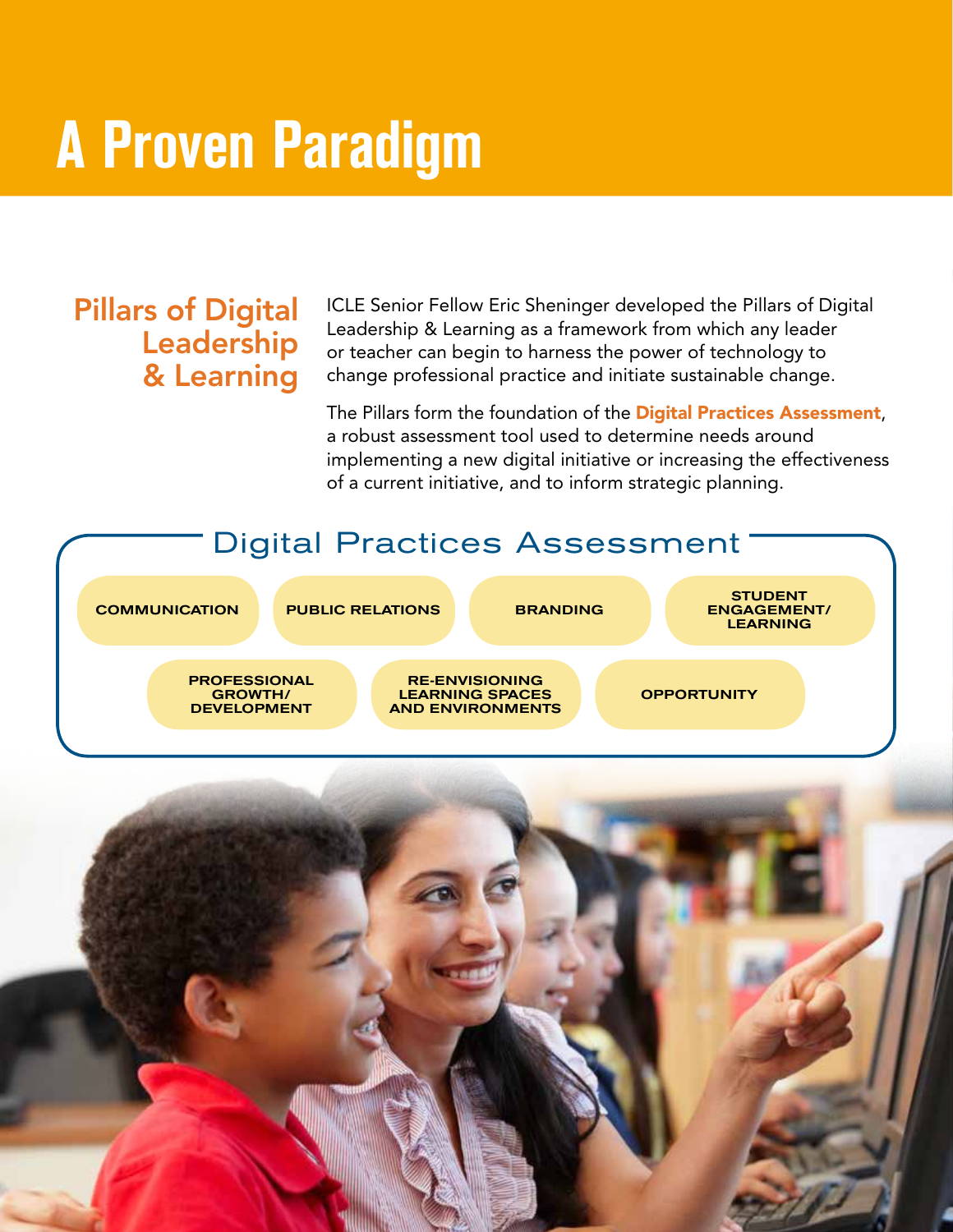### **Our Approach: A Collaborative Partnership**

Our Digital Leadership & Learning solutions target the specific needs of leaders *and* teachers, and follow a progression of learning designed to grow awareness, develop expertise, and establish sustainable change.

Our blended approach includes the following learning opportunities:

Online jumpstart tutorials set the stage for the inperson courses, developing critical background knowledge of the ICLE learning frameworks. Our series of courses then builds deep understanding and practice of the Digital Leadership & Learning principles.

Leadership and instructional coaching support personalized needs, ensuring sustainable impact and implementation fidelity.

As a result of our work together, leaders and teachers will be equipped to:

- Make learning relevant by engaging students with technology
- Develop quality pedagogical techniques for digital learning
- Re-envision learning spaces for today's learner
- Provide targeted feedback, so that technology can enhance learning
- Measure the effectiveness of technology integration
- Roll out BYOD and 1:1 initiatives
- Use digital tools to authentically engage the community and tell your story
- Build a positive brand presence for your school or district

#### Face-to-Face **Courses**

#### Job-Embedded **Coaching**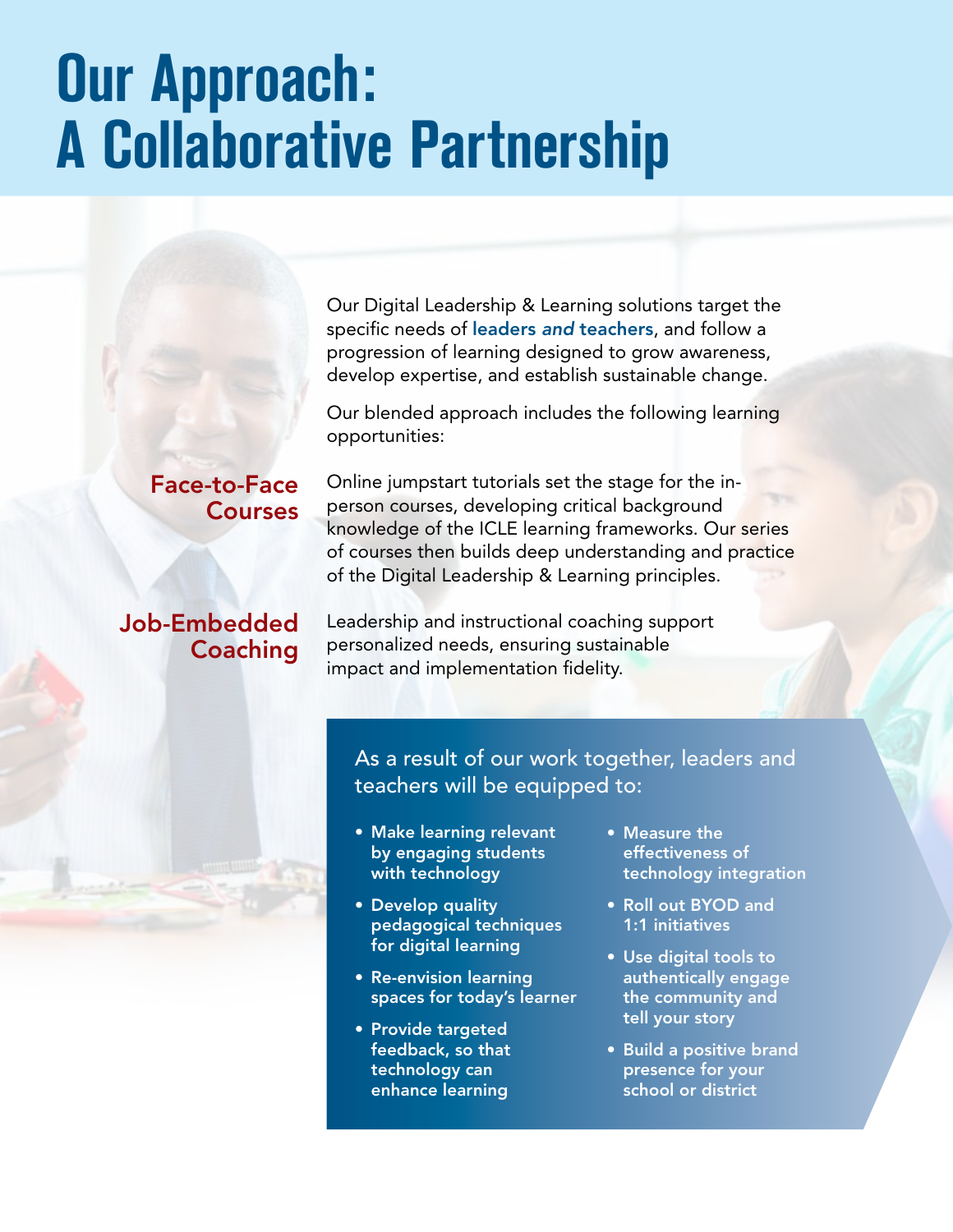## **Results-Driven Professional Learning**

Our three-year implementation plan is a recommended model for the optimal sequence and pacing of our collaborative work. Flexible implementation options are available, and are discussed during the planning phase of our partnership.



### Leaders Teachers

YEAR 1 Building the Foundation

#### CREATE THE PLAN

Digital Practices Assessment identifies challenges and opportunities for developing a tailored, strategic plan

#### RAISE AWARENESS

Keynote Addresses inform, inspire, and motivate school leaders and teachers

#### BUILD EXPERTISE

- Online Jumpstart Tutorials
- 1 Face-to-Face Courses:
	- $\triangleright$  Creating a Culture for Rigorous Digital Learning
	- $\blacktriangleright$  Leading Instruction for Rigorous Digital Learning
- Leadership-Focused Coaching Modules
- Online Jumpstart Tutorials
- **Face-to-Face Courses:** 
	- $\triangleright$  Creating a Rigorous & Relevant Digital Learning Environment
	- **Examplementing Future** Ready Instruction
- Instruction-Focused Coaching Modules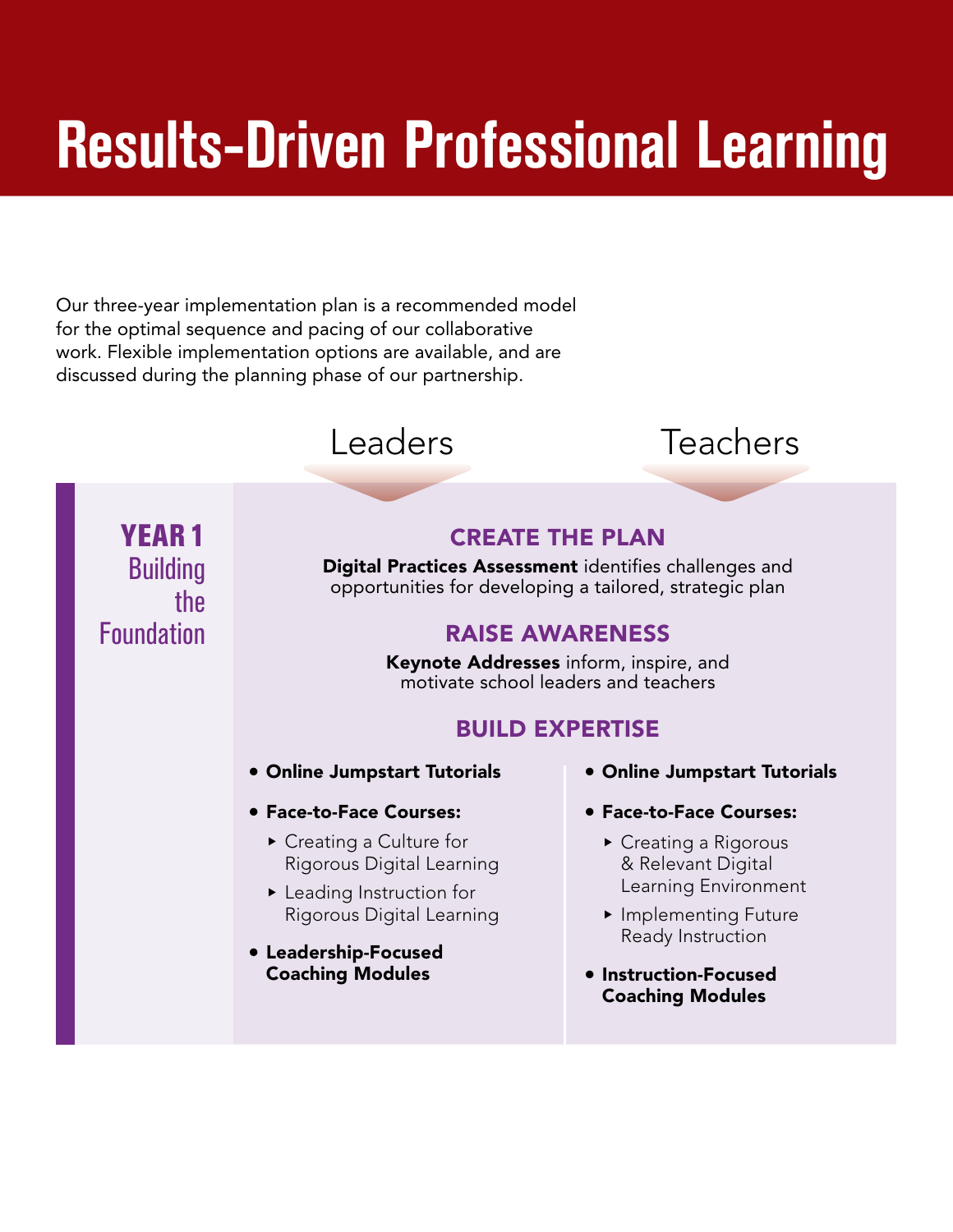#### Leaders Teachers

YEAR 2 **Deepening** the Skills

#### DEEPEN EXPERTISE

#### 1 Face-to-Face Courses:

- $\triangleright$  Creating a Systemwide Approach to Teacher Support
- $\triangleright$  Collaborating for Instructional Effectiveness
- $\blacktriangleright$  Communicating to Increase Student Learning
- $\triangleright$  Establishing a Clear Focus and Taking Action on Data
- **Targeted Leadership Coaching**

#### 1 Face-to-Face Courses:

- **Creating Digitally Literate** and Responsible Learners
- $\triangleright$  Re-Envisioning Blended Instruction
- **Examplementing Rigorous** Flipped Instruction
- $\blacktriangleright$  Developing Authentic Learning Experiences
- ▶ Authentic Assessment and Accountability in a Digital Environment
- **Targeted Instructional** Coaching

YEAR 3 **Sustaining** the Impact

Ongoing Job-Embedded Leadership Coaching to ensure progress and consistent practices

#### SUSTAIN THE WORK

Ongoing Job-Embedded Instructional Coaching to ensure progress and consistent practices

#### Ongoing Progress **Monitoring**

We ensure the success of our partnership through ongoing data collection and analysis during the implementation.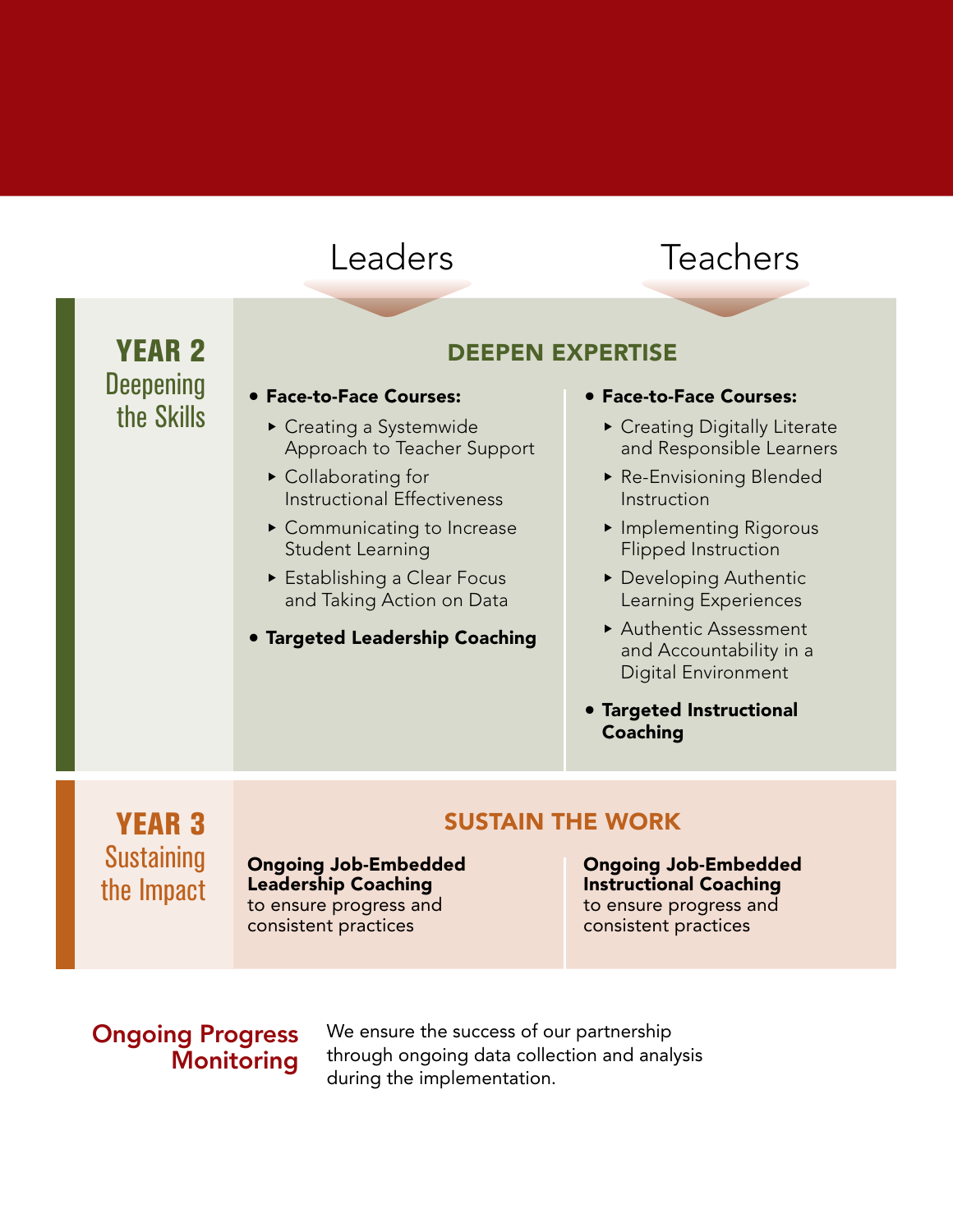### **Leading from Experience**

"It's not about the devices, it's about school culture—how we can fundamentally improve leadership, teaching, and learning. Once you have the foundation, then technology can take you to different places."

> Eric Sheninger is a Senior Fellow at the International Center for Leadership in Education, a division of Houghton Mifflin Harcourt.

As the award-winning principal of New Milford High School, NJ, Sheninger oversaw the successful implementation of several sustainable change initiatives that radically transformed the learning culture at his school.

Eric is the author of *Digital Leadership: Changing Paradigms for Changing Times*, and the most recent *UnCommon Learning: Creating Schools That Work for Kids*.

ERIC SHENINGER ICLE Senior Fellow **Digital Leadership & Learning Pion** Twitter: @E\_Sheninger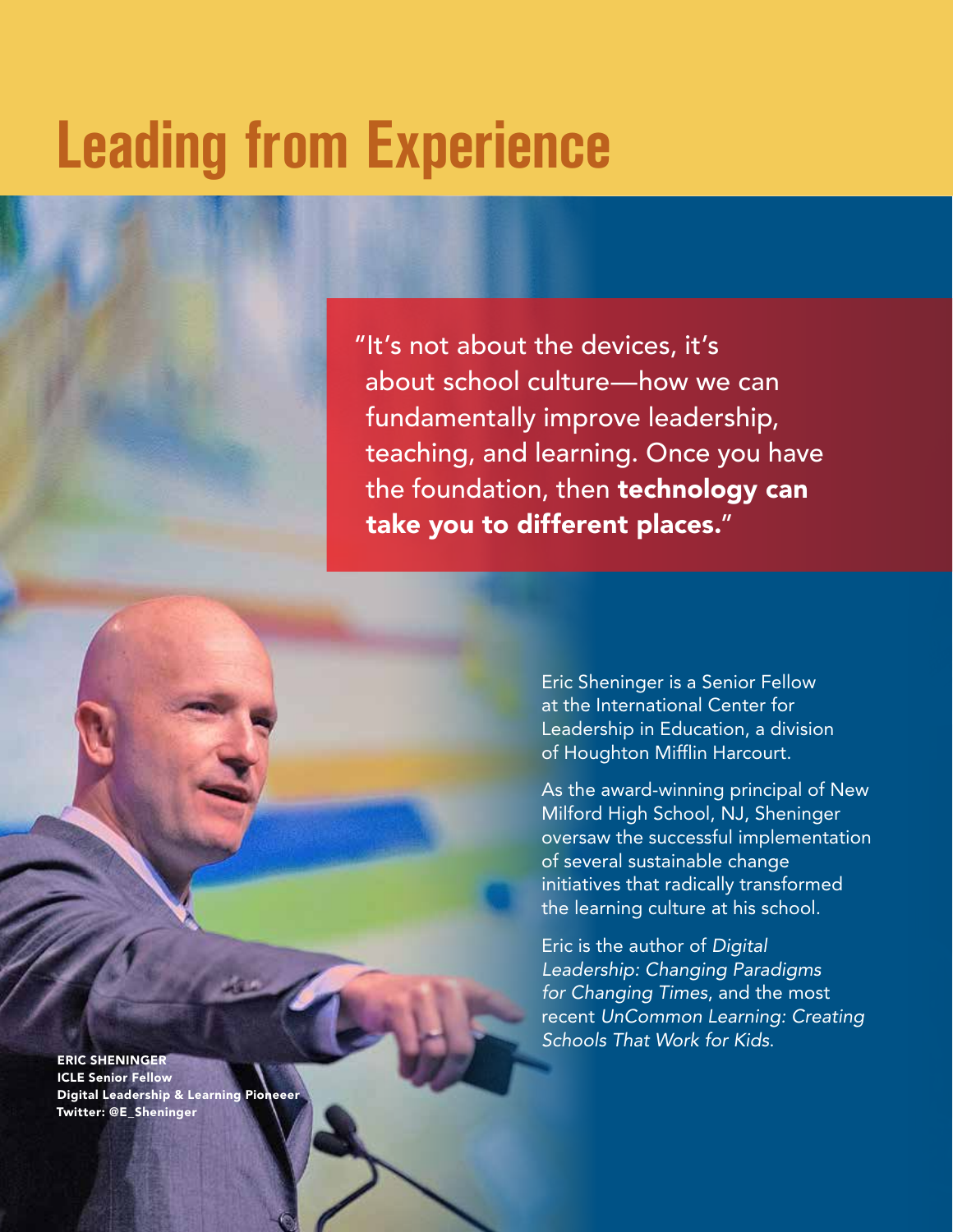Our Digital Leadership & Learning practice area is driven by education experts who have walked-the-walk with technology initiatives, have seen firsthand what digital learning success looks like, and who are prepared to apply their expertise to improve leadership, teaching, and learning in your school or district.





**Dwight Carter Weston Kieschnick Erika Tate Jimmy Casas**





"Being a digital leader is about building a positive **brand** for our schools and extending our audience. Social media has allowed us to reach beyond the parents of our students, and engage the greater community. Now when *we* celebrate student success, the *community* celebrates student success."

Lamont Repollet, Superintendent, Asbury Park, NJ